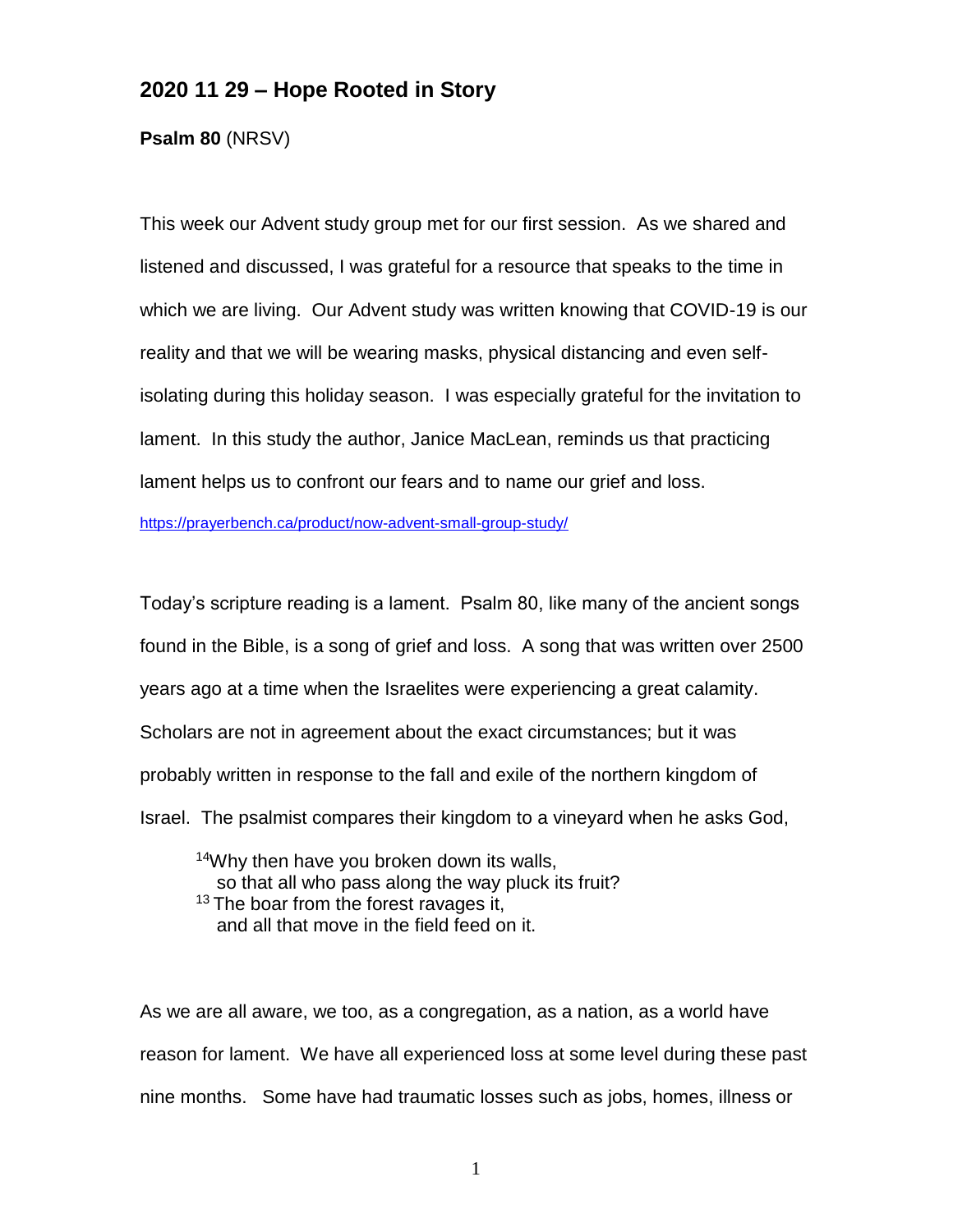even loved ones and we have all struggled with the effects of COVID-19. So we

all have reason to lament

The Israelites believed that when bad things happened it was because YHWH, their God, was angry at them. We read,

<sup>4</sup>O LORD, God of hosts how long will you be angry with your people's prayers? **<sup>5</sup>** You have fed them with the bread of tears, and given them tears to drink in full measure. <sup>6</sup> You make us the scorn of our neighbors; our enemies laugh among themselves.

Unlike the psalmist, I don't believe in a wrathful God, a God that punishes us for our wrongdoing. I believe in a God of love and forgiveness. I believe in a God that mourns with us and feels our pain. I believe in the healing power of lament, the blessing of naming our fear, our grief, and our loss.

I also believe in the gift of story. In this psalm the Israelites are pleading, "Restore us, O God, let your face shine, that we may be saved." The Hebrew people believe in the possibility of restoration and new life because they know that they have lived through difficult times in the past and, as a nation, they have survived. In today's psalm, the writer refers to their most famous story of deliverance: their exodus from slavery in Egypt and their journey to the Promised Land. He writes

**<sup>8</sup>** You brought a vine out of Egypt; you drove out the nations and planted it. **<sup>9</sup>** You cleared the ground for it; it took deep root and filled the land.

They remember that, with God's help, Moses was able to lead them out of captivity, through the wilderness and eventually to a land where they prospered.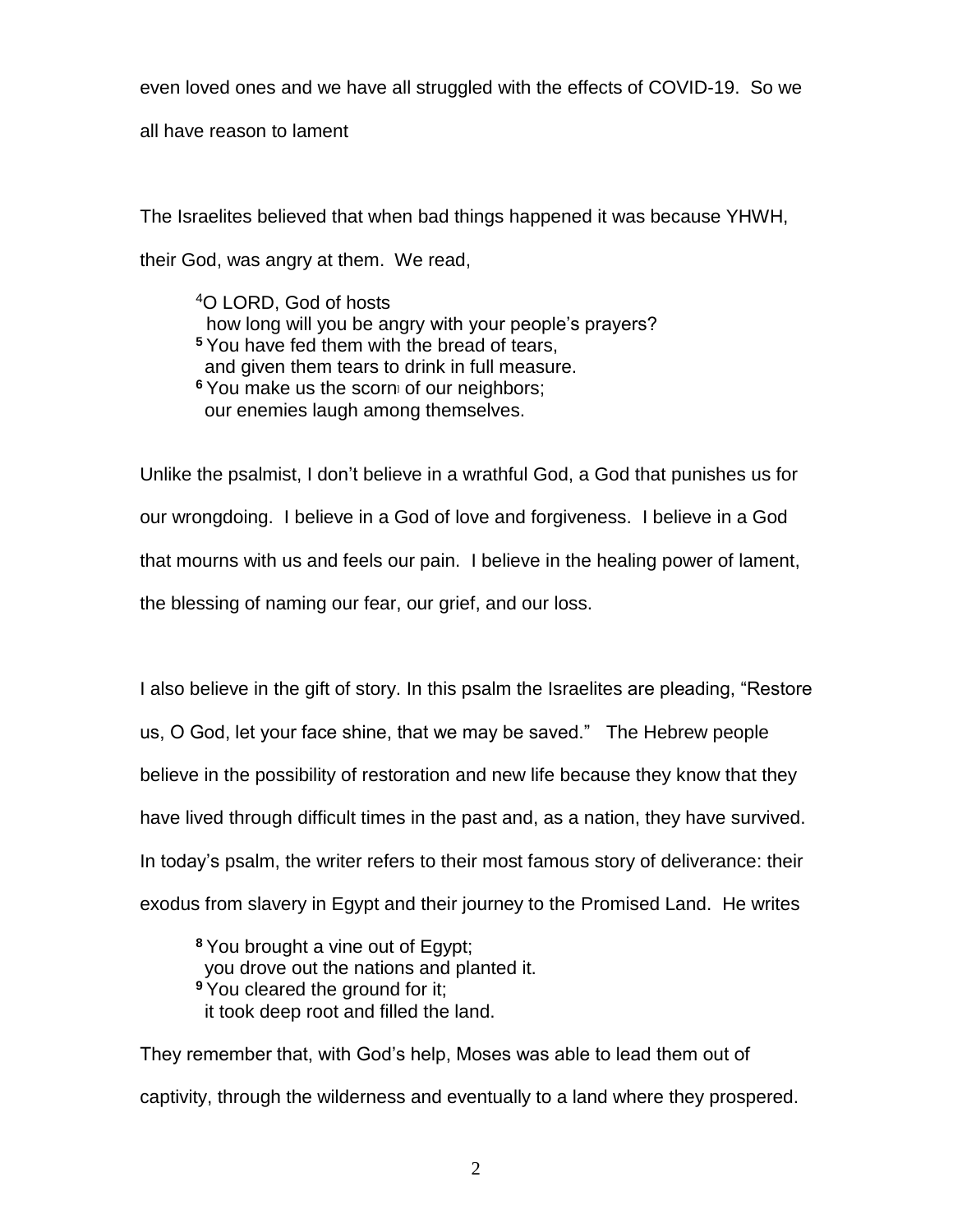We also use these ancient stories to give us hope. In our opening hymn this morning, we sang of that same journey with the words:

O come, O come, great God of might who to your tribes, on Sinai's height, In ancient times once gave the law In cloud and majesty and awe.

We remember that even in the wilderness, God was with the Israelites, guiding them and providing them with the wisdom to survive. These stories of freedom, of healing, of new life, give us reason to believe in the power of love and compassion, of justice and peace.

The cover story for the most current issue of the United Church's *Broadview*  magazine is called "Christmas Magic, True Stories about the Small Miracles that Connect Us". I will be sharing some of these stories with you over the Advent season. For today I have chosen a story by Adele Halliday, a staff member at the national office of The United Church.

Adele was born in Canada but her family's roots are in St. Kitts, an island in the Caribbean. When Adele was eight her family travelled to St. Kitts for the Christmas holidays. One of the traditions that she encountered on that trip was the 5 a.m. worship service on Christmas morning at the local Methodist church. She writes, "I remember how I sat through the service bleary-eyed and weary, wishing I could still be snug in my bed."

It was many years later, that a pastor on St. Kitts finally explained the tradition of the 5 a.m. church service. Adele said, "the truth simultaneously shocked and inspired me." This is what she wrote: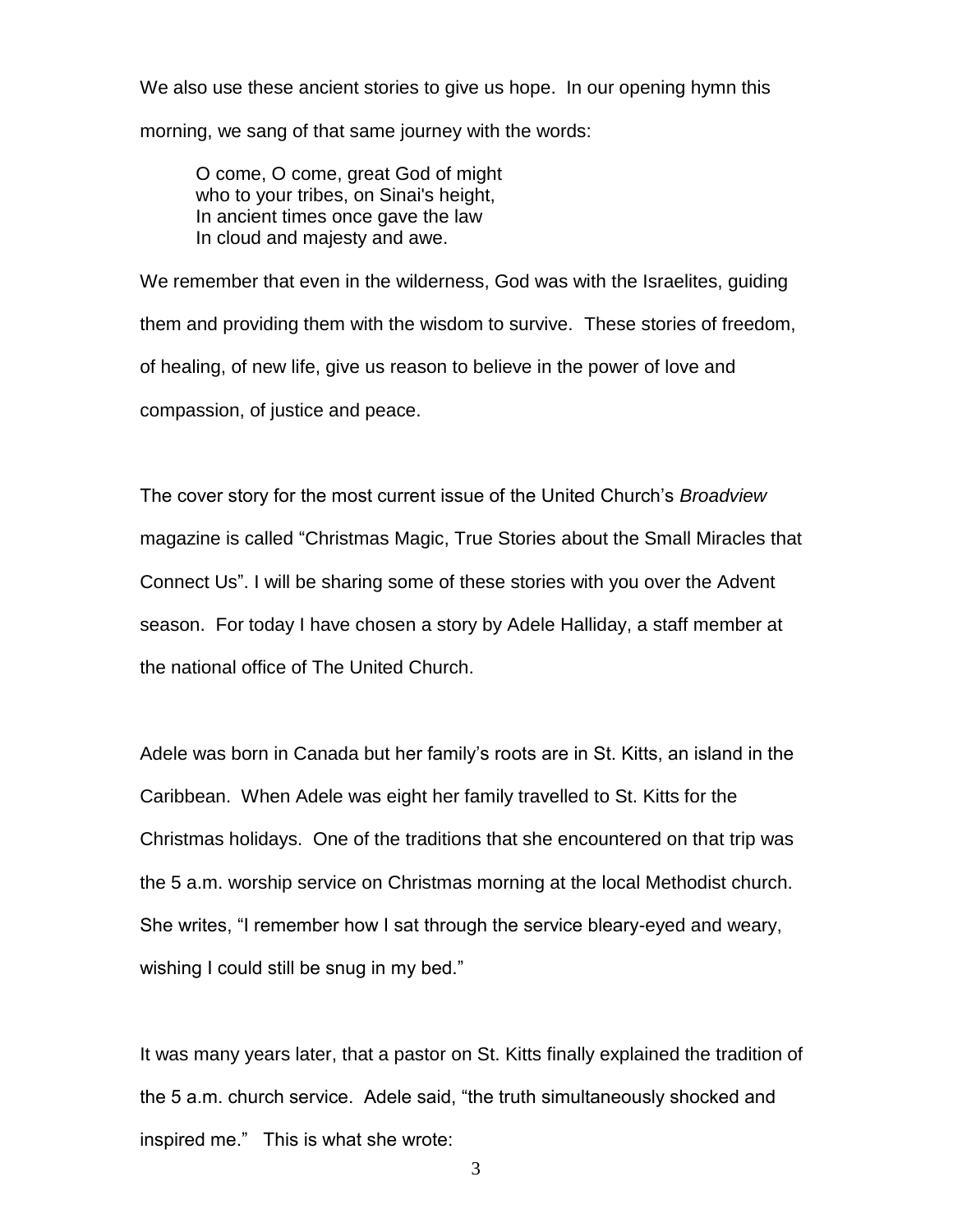People gather for worship in many churches in St. Kitts (and across the Caribbean) to pay homage to the past. In the days when Black people were still enslaved on the island, their only option for a Christmas service was to go to church at that early hour. This would give them enough time to get back home and prepare the house and food so their white enslavers could go to church, too. But it was not a simple act, the pastor told me: gathering for worship was actually illegal. People would walk to church in the protective cloak of darkness, knowing that this could result in sanctions against them. By keeping the early worship time on Christmas even now, nearly two centuries after slavery was outlawed on the island, we honour the courage of our enslaved ancestors and give thanks for our freedom in the present.

Adele goes on to say:

For me, finally having my "why" question answered brought about a transformation of my mind and soul — a shift from resentment to rootedness. I no longer view the pre-dawn service as something to be endured. Rather, it has become a powerful experience that connects me to my ancestors and deepens my resolve to fight for justice. *(Broadview* December 2020, page 26.)

Stories, whether they are personal, biblical, ancestral, community-based or national, all have the power to enlighten us, inspire us and to give us hope. The